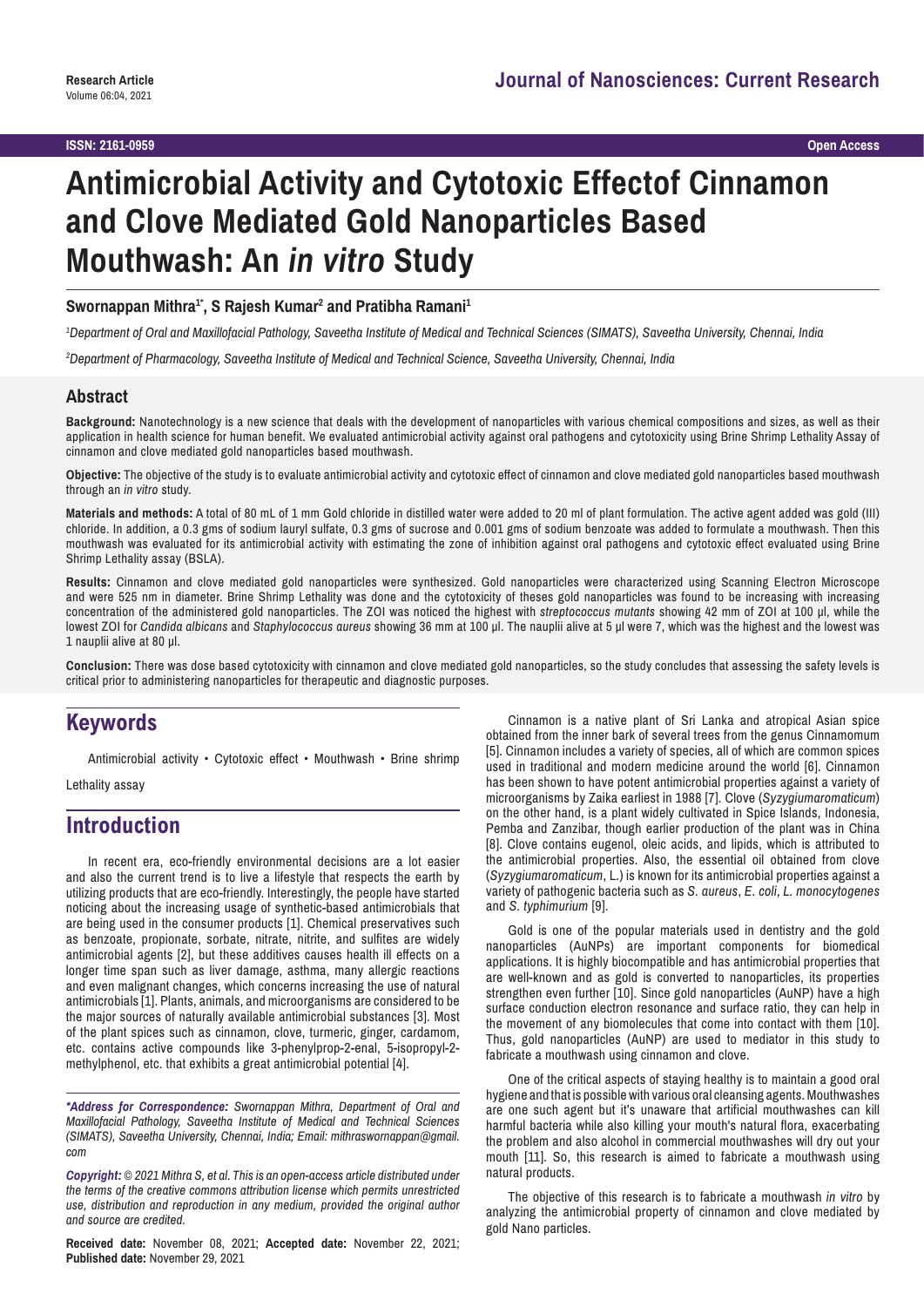# **Materials and Methods**

#### **Preparation of plant extract**

The cinnamon and clove were collected, crushed and powdered. Accurately, 0.5 g of the powder of each was weighed and was added to 100 ml double distilled water, which was then boiled at 70°C for 30 min. This allows the phytochemicals present in the powder to get activated. The final formulation was filtered using Whattman filter paper 1, collected and stored for further use at low temperature.

#### **Preparation of gold nanoparticles mouthwash**

A total of 80 mL of 1 mM Gold chloride in distilled water were added to 20 ml of plant formulation. The active agent added was gold (III) chloride. In addition, a 0.3 g of sodium lauryl sulfate, 0.3 gms of sucrose and 0.001 gms of sodium benzoate was added. The prepared AuNP mouthwash was then kept in an orbital shaker for nanoparticle synthesis. The color change was observed and recorded periodically and photographs were taken.

#### **Characterization of nanoparticles UV-visible spectrophotometric analysis of gold nanoparticles**

The UV-visible spectroscopy was used to analyze the synthesized nanoparticles. The prepared AuNP mouthwash solution was taken in a cuvette and scanned in double beam UV visual spectrophotometer from 400-650 nm wavelengths. The results were recorded and graphical analysis was done.

#### **Antimicrobial activity of mouthwash**

Fresh bacterial cultures were prepared, in Hi-Veg broth medium, where 10 ul cultures of *Candida albicans*, *Streptococcus mutants*, *E. feacalis* and *Staphylococcus aureus* were inoculated, and incubated for 18 h. A nutrient agar medium was prepared and 5 mm wells were made, with different concentrations (25–100 μg/ml) of AuNPs added, along with the positive control ampicillin antibiotic disks. The plates were incubated for 18 h, at 37°C and the zones of inhibition were measured.

#### **Brine Shrimp Lethality Assay (BSLA)**

10 newly hatched Brine Shrimp (*Artemiasalina*) larvae (Nauplii) were taken and transferred into 6 wells. The synthesized AuNP mouthwash was

introduced into each of the wells of varying concentrations of 5, 10, 20, 40 and 80 μL. One well with live nauplii was without the Gold nanoparticles and it served as the standard sample and were left undisturbed for 48 hours. The number of live nauplii after 48 hours was noted and the data was plotted in the form of a graph.

### **Results**

#### **UV-Visible spectrophotometric analysis**

The cinnamon and clove mediated gold nanoparticles were synthesized and the color of the solution changed to blackish brown within 48 hours of reaction with the gold chloride solution, also the intensity of the color, increased with increase in incubation period (Figure 1). Spectrophotometer was used to measure the production of gold nanoparticles at a wavelength of 525 nm which was plotted in a graph.

#### **Antimicrobial activity**

The synthesized cinnamon and clove mediated gold nanoparticles were evaluated for its antimicrobial activity against oral pathogens; *Candida albicans*, *Streptococcus mutants*, *Staphylococcus aureus* and *Enterococcus faecalis*. The antimicrobial activity of AuNP mouthwashwas evaluated using the zone of inhibition (ZOI) against microbial cultures. The zone of inhibition increased with the concentration of the plantformulation. The ZOI was noticed the highest with *streptococcus mutants* showing 42 mm of ZOI at 100 μg/ml, while the lowest ZOI for *Candida albicans* and *Staphylococcus aureus* showing 36 mm at 100 μg/ml. The zone of inhibition against the evaluated pathogens are summarized in Table 1 and depicted in Figures 2 and 3.

#### **Cytotoxicity using brine shrimp lethality assay**

The nauplii were exposed to different concentrations (5, 10, 20, 40 and 80 μL) of AuNP mouthwash and left undisturbed for a time period of 48 hours. The number of live nauplii alive after 24 hours in each well inoculated with various AuNP mouthwash was noted for determining the level of cytotoxicity and a chart was formulated (Figure 4). The number of live nauplii was highest in 5 μL whereas the lowest was noticed in the well where a concentration of 80 μL was administered.



**Figure 1.** The cinnamon and clove mediated gold particles solution color changed to blackish brown within 48 hours of reaction with gold chloride solution.

| Table 1. The zone of inhibition against the evaluated pathogens. |  |  |
|------------------------------------------------------------------|--|--|
|------------------------------------------------------------------|--|--|

| Concentration | Zone of inhibition (pathogens) |          |            |            |  |
|---------------|--------------------------------|----------|------------|------------|--|
|               | S.mutants                      | S.aureus | C.albicans | E.faecalis |  |
| $25 \mu L$    |                                | 25       | 25         |            |  |
| $50 \mu L$    | 40                             | 32       | ົ          |            |  |
| $100 \mu L$   |                                | 36       | 36         | 40         |  |
| Control       | 30                             |          | 25         |            |  |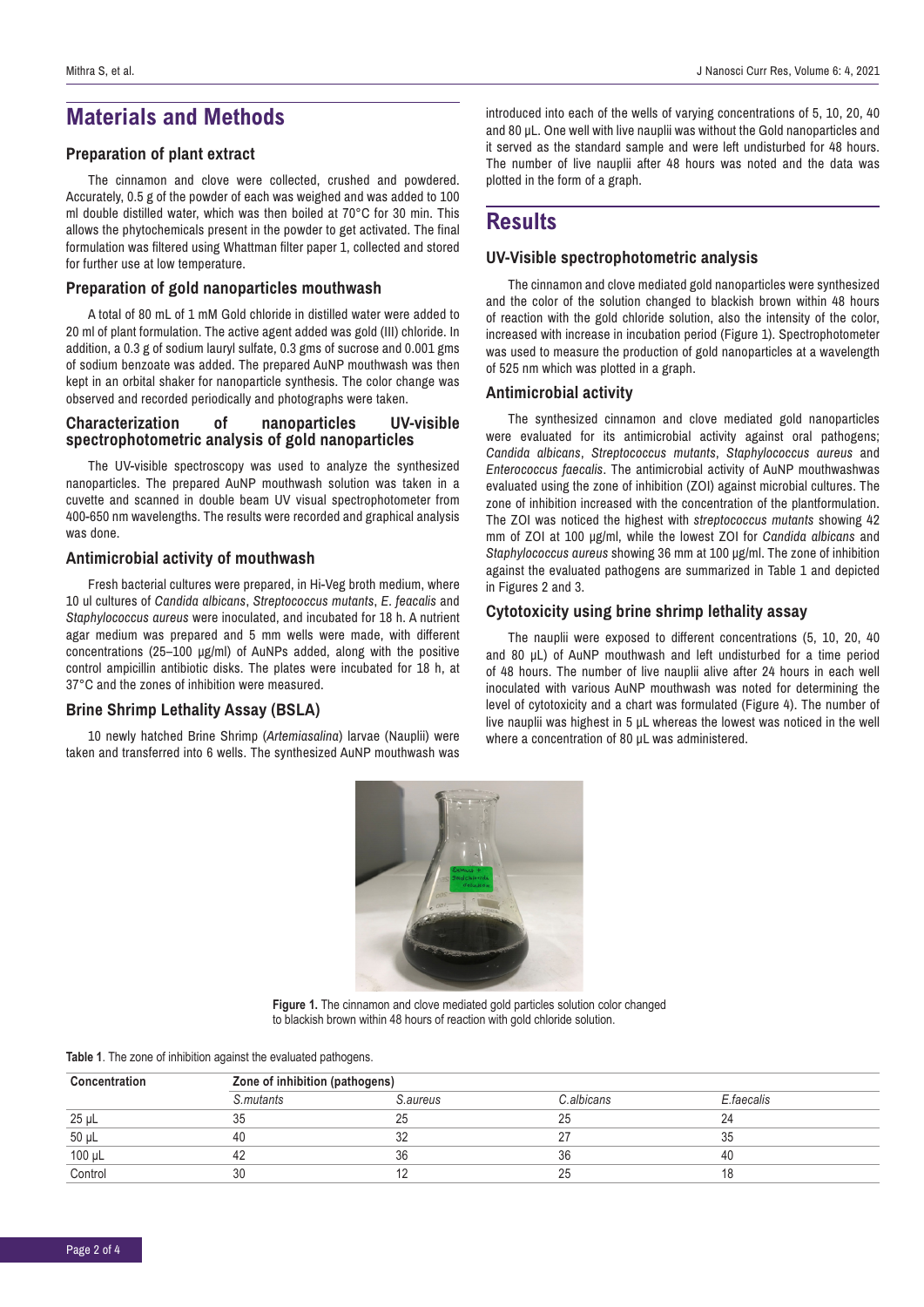

**Figure 2.** The AuNP mouthwash mediated zone of inhibition against the evaluated pathogens inoculated into 5 mm wells.







**Figure 4.** The graphical representation of AuNP mouthwash mediated cytotoxicity using Brine Shrimp Lethality Assay (BSLA). **Note:** (**a**) Day 2; (**a**) Day 1.

# **Discussion**

Metal ions, organic compounds, and biological molecules are all measured quantitatively using UV-visible spectroscopy. Color shifts and UVvisible spectrophotometer analysis at room temperature demonstrated the formation of gold nanoparticles. The resonance peak of gold nanoparticles was discovered in the spectra at 525 nm. Scanning Electron Microscope was used to examine the microstructure and scale of the biosynthesized gold nanoparticles. In a study conducted by Jochebed, et al. revealed that cinnamon oil mediated gold nanoparticles was found to possess maximum at a wavelength of 525 nm as viewed in a spectrophotometer that indicates that cinnamon in every form has similar mode of action [12].

The ZOI was noticed the highest with *streptococcus mutants* showing 42 mm of ZOI at 100 μg/ml, while the lowest ZOI for *Candida albicans* and *Staphylococcus aureus* showing 36 mm at 100 μg/ml but the lowest ZOI is still higher than the ampicillin antibiotic control used. A study conducted by Barma, et al. which shows 100 μl concentration a maximum zone of inhibition for *S. aureus*, *E. faecalis* of the silica nanoparticles [13]. But in this study, the mouthwash was formulated with clove oil alone along with silica nanoparticles. This could be the reason for change in the ZOI in different organisms. The antimicrobial activity of different compounds differs with different organisms because each compound has variations in their physical and chemical properties. Similar to silica, gold in the form of nanoparticles has found acceptance in the field of nanotechnology, as their efficacy is